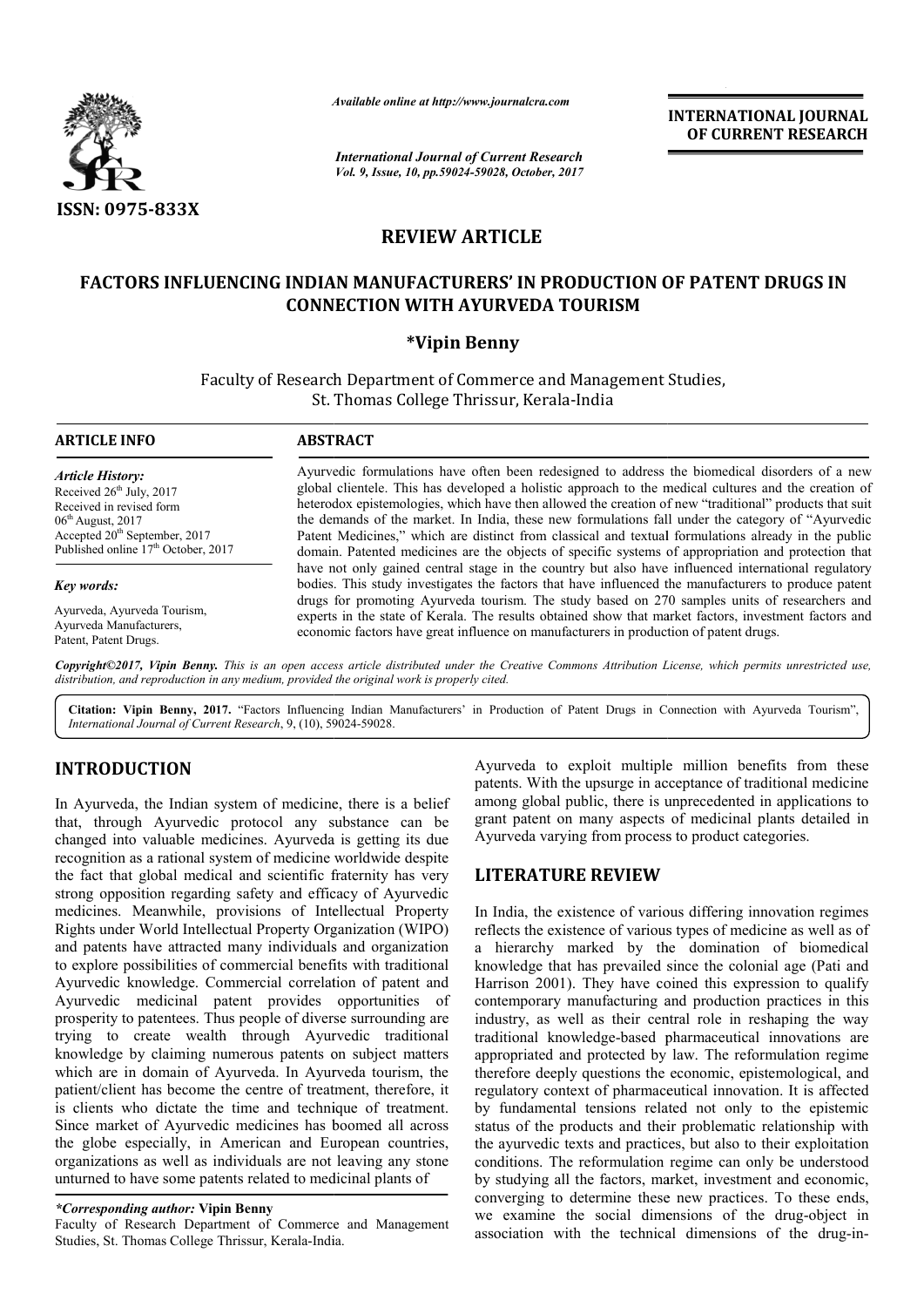society and use reformulation practices as a prism to do so. For instance, raising the technical threshold for patenting in India, which makes it more complicated for Ayurvedic pharmaceutical companies to file patents (Mueller, 2007), is part of the political and economic strategy of the country, which is keen to harmonize its proceedings so it is able to comply with the Agreement on Trade-Related Aspects of Intellectual Property Rights (TRIPS) and the international harmonization of intellectual property rights, while at the same time claiming to protect traditional knowledge against "biopiracy." Even if local patenting practices are still more "open" than those of European or American patent offices, Indian companies producing plant-based preparations are part of a globalized system that is centred on the development of new markets expressed through the global regulations of therapeutic agents and that also seeks responses to the crisis of drug innovation and to mounting critiques of its operations. Indian companies are also trying to expand their domestic market, which is targeted to the country's urban populations, by exporting products or drugs to the United States, Australia, the Middle East, Central Asia, Japan, and a number of European countries. These products are now part of the fuzzy array of "alternative therapies and supplements." International marketing and diffusion of ayurvedic drugs are leading to a deep reconfiguration of the "traditional" recipes and remedies produced by the industry.

Economic reasoning plays an essential role in the realm of pharmacy, including "indigenous pharmacy" (Leslie, 1989), but does not explain all the changes engendered by pharmaceutical globalization. Understood less restrictively as a twofold movement to extend circulation (of commodities, persons, or knowledge) and to set up procedures to govern it globalization has reconfigured "relations between the singular and the collective, deeply affecting ways of thinking and of acting in all corners of the world" (Abe´le`s, 2008). In pharmaceutical globalization, interconnections reach beyond just market trading. Changes in the world of pharmacy in fact are not only related to trade and intellectual property but also have to do with standardizing research and production practices, with the nature of products judged to be useful and useable, and with their use. The extension of circulation thus modified pharmaceutical practices by imposing, for instance, the requirement to adapt products originating in Asian medicine to the regulatory frameworks of certain European and North American countries and to the expectations of consumers in those parts of the world. It is revealed that a number of studies were conducted in the area of Ayurveda and Intellectual Property Rights all over the world. In fact no studies have been conducted in world related to Ayurveda Tourism through patent drugs. In this context, it is highly imperative to have an in depth study regarding the factors forced to manufacture to produce patent drugs in connection with Ayurveda tourism.

#### **Statement of the Problem**

A patent refers to a temporary property right on an invention. The patent provides a right – but not a guarantee -- to exclude others from making, using or selling the patented property. During the last two decades, patent has been dramatically transforming the Ayurvedic activities in India. It extends greater convenience and multiple options for consumers, especially, for international tourists; therefore the firms dealing with products are concentrating on patents. The patent drugs

are always helps to manufacturer to promote Ayurveda tourism and also improve their brand name. So it is essential to study what factors influence the manufacturers to produce patent drugs in Indian markets in connection with promotion of Ayurveda tourism. The study is undertaken with the following objectives.

## **Objectives of the study**

To determine if the identified factors influence manufacturers to produce patent drugs for attracting tourists.

To identify the ranking of the factors influences manufacturers making process of patent drugs in connection with tourism promotion.

## **MATERIALS AND METHODS**

This is a basic research descriptive in nature undertaken in Kerala state, the leading ayurveda manufacturing state in India. The primary data was collected through a questionnaire among the researchers and experts in different firms. The questions which is to be answered in a five point Likert scale that was designed such as the more the score, the highest the factors influence significantly. The factors which have influenced to produce patent drugs were measured using response scale of 5 (very high) to 1(Very low). SPSS 16.0 was used for calculating the statistical measures and presenting the tables. Perception of respondents about particular factor was derived from calculating the mean scores of all the respondents' related to that particular attributes and corresponding standard deviation represent the comparative variation in the response of the interviewees.

#### **Determination of Sample size**

In this study sample size is determined on the basis of the following equation:

 $n = z^2 \sigma^2/e^2$ . (General statistical formulae)

Here,  $n = size$  of sample.  $Z = the$  value of standard Normal Variable at a given confidence level (It is 1.96 for 95% significance level),  $\sigma$  = standard deviation of the population (Here standard deviation of the variable which has the greatest variance has been taken- based on pilot study),  $e =$  acceptable error (it is assumed as 0.14)

 $n = (1.96)^{2}(1.17)^{2}/(0.14)^{2} = 268.30.$ 

Therefore sample size is 270.

#### **Sample design**

In first stage the manufacturer's nature of ownership were analyzed. In Kerala 1121 ayurveda manufacturing units were performed, but it's dominated by the private sector. There are many private sector firms and only two public sectors in state. Therefore from the private sector eight frims i.e. Arya Vaidya Sala, Nagarjuna Herbals, SD Pharmacy, Pankajakassturi, Arya Vaidya Pharmacy, Kerala Ayurveda Pharmacy, Dhanwatari Oushadha shala and Vaidyaratnam were selected. From public sector one firm was selected. The selections were done through simple random sampling. In second stage, the 30 researchers from each firm were selected through convenience sampling techniques.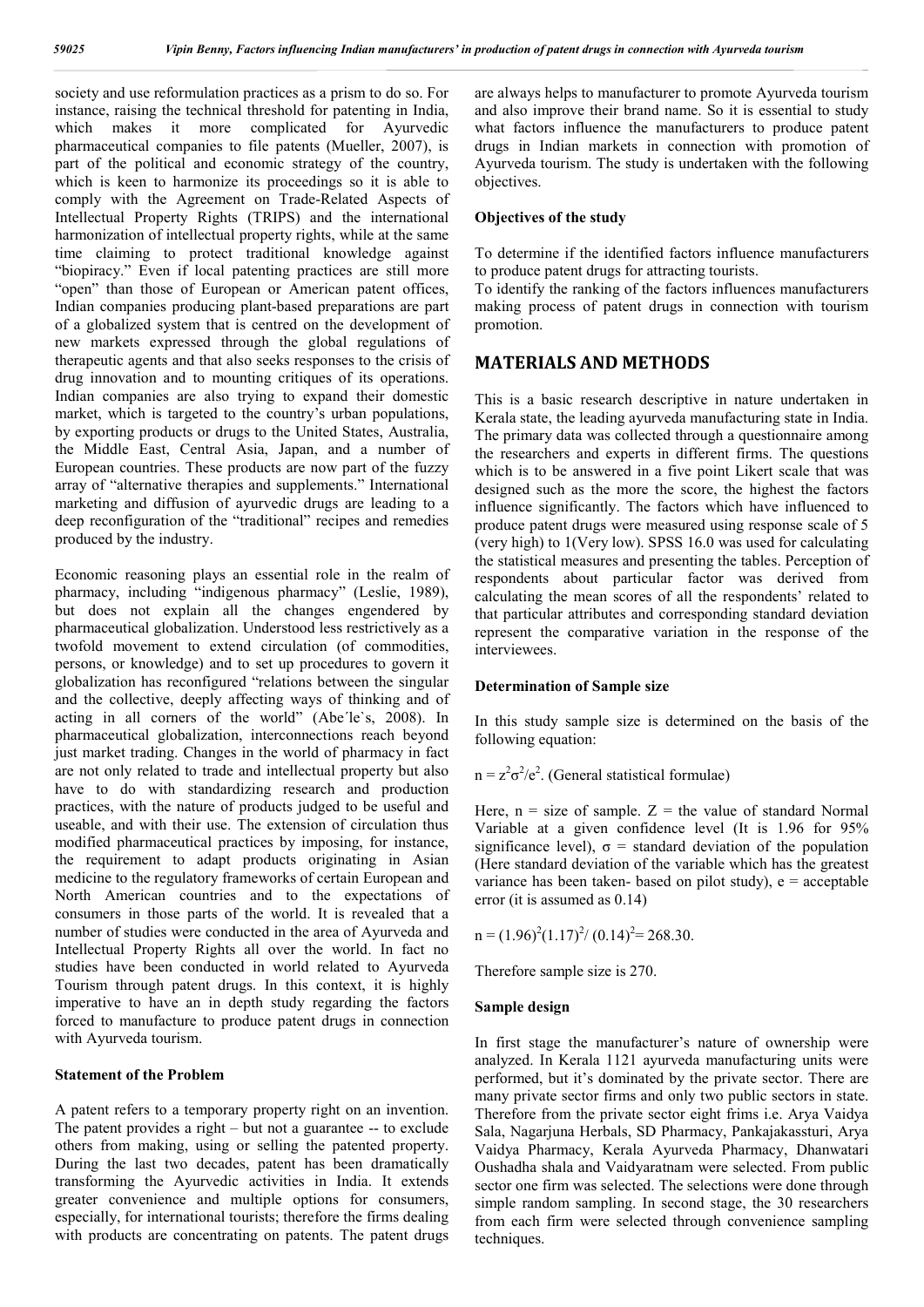#### **Kaiser- -Meyer-Olkin Test**

**Table 1. KMO and Bartlett's Test**

| Kaiser-Meyer-Olkin Measure<br>of Sampling Adequacy. | 0.839                            |                       |
|-----------------------------------------------------|----------------------------------|-----------------------|
| Bartlett's Test of Sphericity                       | Approx. Chi-Square<br>Df<br>Sig. | 2694.64<br>78<br>.000 |

Source: Primary data

The result obtained from 270 respondents had been thoroughly analyzed and the outputs of the result had been clearly explained in this section. To analyze the strength of association among variables the Kaiser- -Meyer-Olkin measure of sampling adequacy was computed to determine the suitability of using factor analysis. It certifies whether data are suitable to perform factor analysis. KMO score .839 (greater than .7) indicates adequacy for testing.

#### **Reliability Statistics**

**Table 2. Reliability Analysis of Questionnaire**

| Cronbach's Alpha     | No of Items |
|----------------------|-------------|
| 0.919                | 13          |
| Source: Primary data |             |

The cronbach's alpha is most widely used index for determining internal consistency (Kerlinger 1986). In order to check the internal consistency of the scaled statements, reliability analysis using Cronbach's Alpha Reliability Test was done. Cronbach's Alpha for different scaled statements was .919 which is higher than the standard Cronbach's Alpha of 0.7. Hence it is proved that internal consistency of the scale as a whole is high and the questionnaire can be considered as highly reliable.

#### **Data Analysis**

Among total 270 respondents, 60% are male and 40% are females. Majority of the opinions comes from the male researchers from different firms except Nagarjuna Herbals and SD Pharmacy.

#### **Descriptive statistics of Variables**

Here, Table 4 consists of mean and standard deviation of prescribed factors, Improve firm's capacity, Improvement in

research and development and International & national markets have greater mean values. It means that most of the respondents have given higher weight on these factors.

|  | <b>Table 3. Frequency of Respondents</b> |  |  |
|--|------------------------------------------|--|--|
|--|------------------------------------------|--|--|

| Ayurveda Firms              | Researchers and Experts |     |  |
|-----------------------------|-------------------------|-----|--|
|                             | Male<br>Female          |     |  |
| Arya Vaidya Pharmacy        | 16                      | 14  |  |
| Arya Vaidya Sala            | 22                      | 8   |  |
| Dhanwantari Oushadha Shala  | 17                      | 13  |  |
| Kerala Ayurveda Pharmacy    | 24                      |     |  |
| Nagarjuna Herbals           | 11                      | 19  |  |
| Oushadhi                    | 19                      | 11  |  |
| Pankajakasturi              | 21                      | 9   |  |
| SD Pharmacy                 | 12                      | 18  |  |
| Vaidyaratnam Oushadha Shala | 20                      | 10  |  |
| Totals                      | 162                     | 108 |  |

Source: Primary data

|  | <b>Table 4. Descriptive Statistics</b> |  |
|--|----------------------------------------|--|
|--|----------------------------------------|--|

| Relevant Factors (Variables)                 | Mean   | Std. Deviation |
|----------------------------------------------|--------|----------------|
| <b>Consumer Attractiveness</b>               | 3.5481 | 1.45678        |
| <b>Historical Tradition</b>                  | 3.437  | 1.39626        |
| International and national markets           | 3.6963 | 1.35116        |
| Foreign Investment                           | 3.1889 | 1.32374        |
| Investment for Industry                      | 3.2296 | 1.44768        |
| Improve firm's Capacity                      | 3.7074 | 1.33286        |
| Improvement In Research & Development        | 3.7037 | 1.28517        |
| Capacity to face Competition                 | 3.4481 | 1.47441        |
| Sales Growth                                 | 3.7593 | 1.38144        |
| Market strength of the Firm                  | 3.4926 | 1.49533        |
| Improvement in Domestic investment           | 3.4407 | 1.41231        |
| Government Supports and Social consideration | 3.5778 | 1.42452        |
| Supporting Innovation                        | 3.3815 | 1.56603        |
| $\alpha$ $\mathbf{n}$ , $\mathbf{1}$         |        |                |

Source: Primary data

#### **Extraction Method: Principal Component Analysis.**

Applying SPSS, the principal component analysis (PCA) was carried out to explore the underlying factors associated with 13 factors. The above table show that 71.734% of the influence level comes from the first three factors. This study has identified three important factors those have been named on the variables clustered under a particular factor. The first component based factor is named as Market factor. This factor explains the highest percentage of total variance which is 93.639 percent. The manufactures makes patent products by considering Historical tradition, International and national markets, Improve firm's Capacity, Improvement In Research & Development, Capacity to face Competition, Sales Growth, Market strength of the Firm and Supporting innovations.

**Table 5. Total Variance Explained**

| Component            | Initial Eigen values |               |              | Extraction Sums of Squared Loadings |               | Rotation Sums of Squared Loadings |       |               |              |
|----------------------|----------------------|---------------|--------------|-------------------------------------|---------------|-----------------------------------|-------|---------------|--------------|
|                      | Total                | % of Variance | Cumulative % | Total                               | % of Variance | Cumulative %                      | Total | % of Variance | Cumulative % |
|                      | 6.693                | 51.488        | 51.488       | 6.693                               | 51.488        | 51.488                            | 4.695 | 36.117        | 36.117       |
| 2                    | 1.374                | 10.569        | 62.058       | 1.374                               | 10.569        | 62.058                            | 2.51  | 19.307        | 55.425       |
| 3                    | 1.258                | 9.677         | 71.734       | 1.258                               | 9.677         | 71.734                            | 2.12  | 16.31         | 71.734       |
| 4                    | 0.800                | 6.156         | 77.89        |                                     |               |                                   |       |               |              |
| 5                    | 0.660                | 5.076         | 82.967       |                                     |               |                                   |       |               |              |
| 6                    | 0.597                | 4.590         | 87.556       |                                     |               |                                   |       |               |              |
| 7                    | 0.433                | 3.330         | 90.886       |                                     |               |                                   |       |               |              |
| 8                    | 0.366                | 2.812         | 93.698       |                                     |               |                                   |       |               |              |
| 9                    | 0.279                | 2.145         | 95.843       |                                     |               |                                   |       |               |              |
| 10                   | 0.190                | 1.465         | 97.308       |                                     |               |                                   |       |               |              |
| 11                   | 0.166                | 1.280         | 98.588       |                                     |               |                                   |       |               |              |
| 12                   | 0.127                | 0.976         | 99.564       |                                     |               |                                   |       |               |              |
| 13                   | 0.057                | 0.436         | 100          |                                     |               |                                   |       |               |              |
| Source: Primary data |                      |               |              |                                     |               |                                   |       |               |              |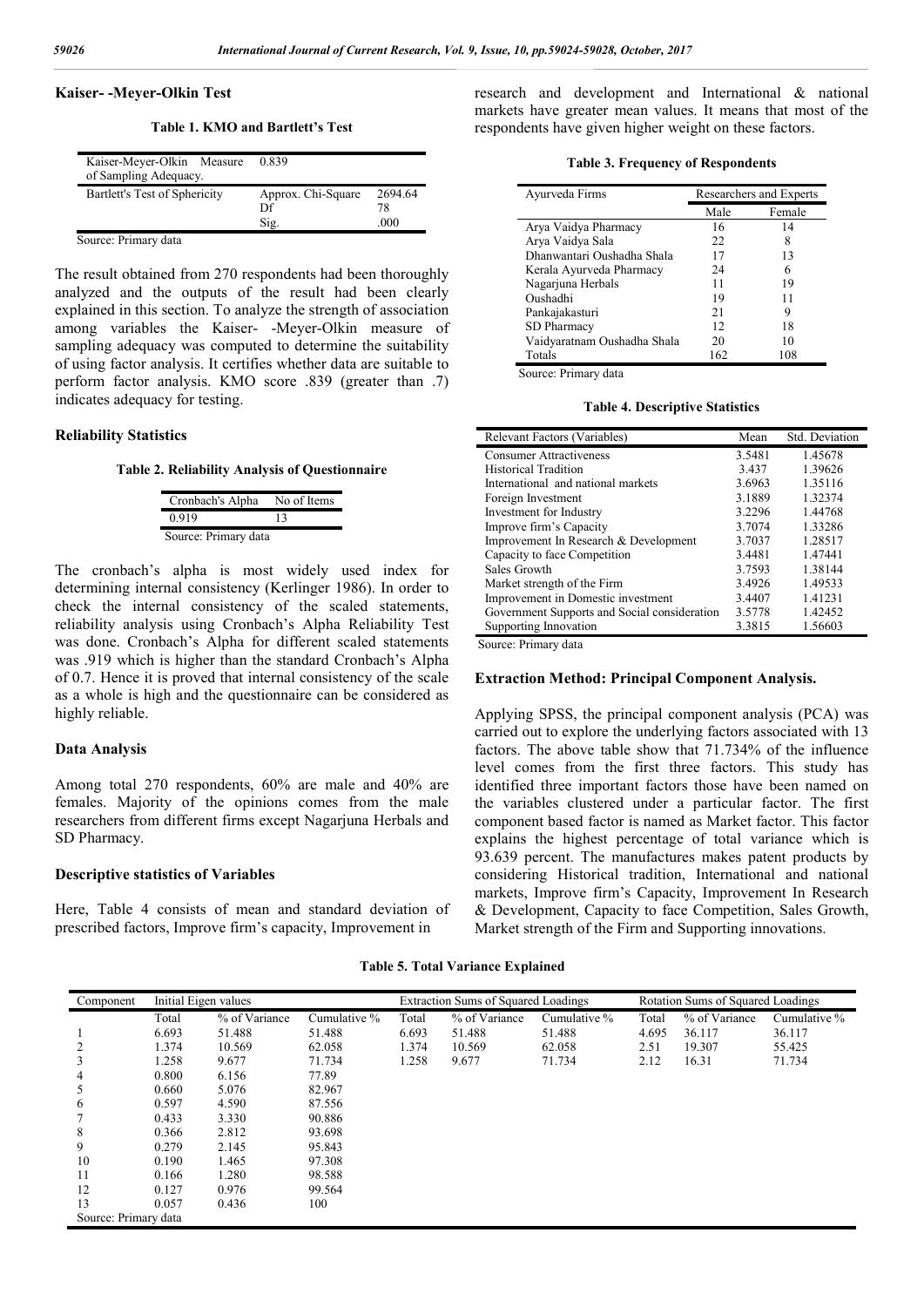|                                                                             | Component 1 | Component 2 | Component 3 |
|-----------------------------------------------------------------------------|-------------|-------------|-------------|
| <b>Historical Tradition</b>                                                 | 0.708       |             |             |
| International and national markets                                          | 0.721       |             |             |
| Foreign Investment                                                          | 0.740       |             |             |
| Improve firm's Capacity                                                     | 0.777       |             |             |
| Improvement In Research & Development                                       | 0.658       |             |             |
| Capacity to face Competition                                                | 0.782       |             |             |
| Sales Growth                                                                | 0.826       |             |             |
| Market strength of the Firm                                                 | 0.821       |             |             |
| Improvement in Domestic investment                                          | 0.806       |             |             |
| Supporting innovations                                                      | 0.662       |             |             |
| <b>Consumer Attractiveness</b>                                              |             | 0.714       |             |
| Government Supports and Social consideration                                |             | 0.741       |             |
| Investment for Industry                                                     |             |             | 0.682       |
| Extraction Method: Principal Component Analysis. a. 3 components extracted. |             |             |             |
|                                                                             |             |             |             |

**Table 6. Component Matrix <sup>a</sup>**

Source: Primary data

**Table 7. Rotated Component Matrix <sup>a</sup>**

|                                                     | Component 1 | Component 2 | Component 3 |
|-----------------------------------------------------|-------------|-------------|-------------|
| <b>Historical Tradition</b>                         | 0.637       |             |             |
| International and national markets                  | 0.778       |             |             |
| Improve firm's Capacity                             | 0.773       |             |             |
| Improvement In Research & Development               | 0.611       |             |             |
| Capacity to face Competition                        | 0.780       |             |             |
| Sales Growth                                        | 0.884       |             |             |
| Market strength of the Firm                         | 0.628       |             |             |
| Supporting innovations                              | 0.591       |             |             |
| Foreign Investment                                  |             | 0.862       |             |
| Investment for Industry                             |             | 0.883       |             |
| Improvement in Domestic investment                  |             | 0.575       |             |
| <b>Consumer Attractiveness</b>                      |             |             | 0.925       |
| Government Supports and Social consideration        |             |             | 0.943       |
| Extraction Method: Principal Component Analysis.    |             |             |             |
| Rotation Method: Varimax with Kaiser Normalization. |             |             |             |
| Rotation converged in 6 iterations.<br>a.           |             |             |             |

Source: Primary data

**Table 8. Ranking of Factors**

| Factor no      | Name of the factors       | Variable                                     | Rank | Factor Loading |
|----------------|---------------------------|----------------------------------------------|------|----------------|
| F1             | <b>Market Factors</b>     | Sales Growth                                 |      | 0.884          |
|                |                           | Capacity to face Competition                 | 2    | 0.780          |
|                |                           | International and national markets           |      | 0.778          |
|                |                           | Improve firm's Capacity                      | 4    | 0.773          |
|                |                           | <b>Historical Tradition</b>                  | 5    | 0.637          |
|                |                           | Market strength of the Firm                  | 6    | 0.628          |
|                |                           | Improvement In Research & Development        |      | 0.611          |
|                |                           | Supporting innovations                       | 8    | 0.591          |
| F <sub>2</sub> | <b>Investment Factors</b> | Investment for Industry                      |      | 0.883          |
|                |                           | Foreign Investment                           | 2    | 0.862          |
|                |                           | Improvement in Domestic investment           | 3    | 0.575          |
| F <sub>3</sub> | Economic Factors          | Government Supports and Social consideration |      | 0.943          |
|                |                           | <b>Consumer Attractiveness</b>               |      | 0.925          |
|                |                           |                                              |      |                |

Source: Primary data

Secondly, Foreign Investment, Investment for Industry and Improvement in Domestic investment, these three items can be named as Investment factors which consist of 4.89 percent of total variance. And finally the rest 1.412 percent of total variance is named as Economic Factors which consist of Consumer Attractiveness and Government Supports and Social consideration.

### **Conclusion**

The objective of the research was to find out the underlying factors influence manufacturer to produce patent drugs for attracting tourists. There are various factors those influence manufacturers from different aspects. Some of these factors greatly influence manufacturer to produce patent drugs for attracting tourists.

This research has identified several factors influence manufacturer to produce patent drugs, Not necessarily that all the variables will influence the manufacturer in the same way and same extent. By considering market factors, the most influence factor is sales growth, investment factors point of view i.e. investment for industry and considering economic factors it is government supports & social consideration were greatly influenced over the production of patent drugs.

## **REFERENCES**

#### Abe´le`s, Marc, 2008. *Anthropologie de la globalisation*. Paris: Payot.

Arundel, A. 2001. The relative effectiveness of patents and secrecy for appropriation, *Research Policy*, *30*, 611-624.